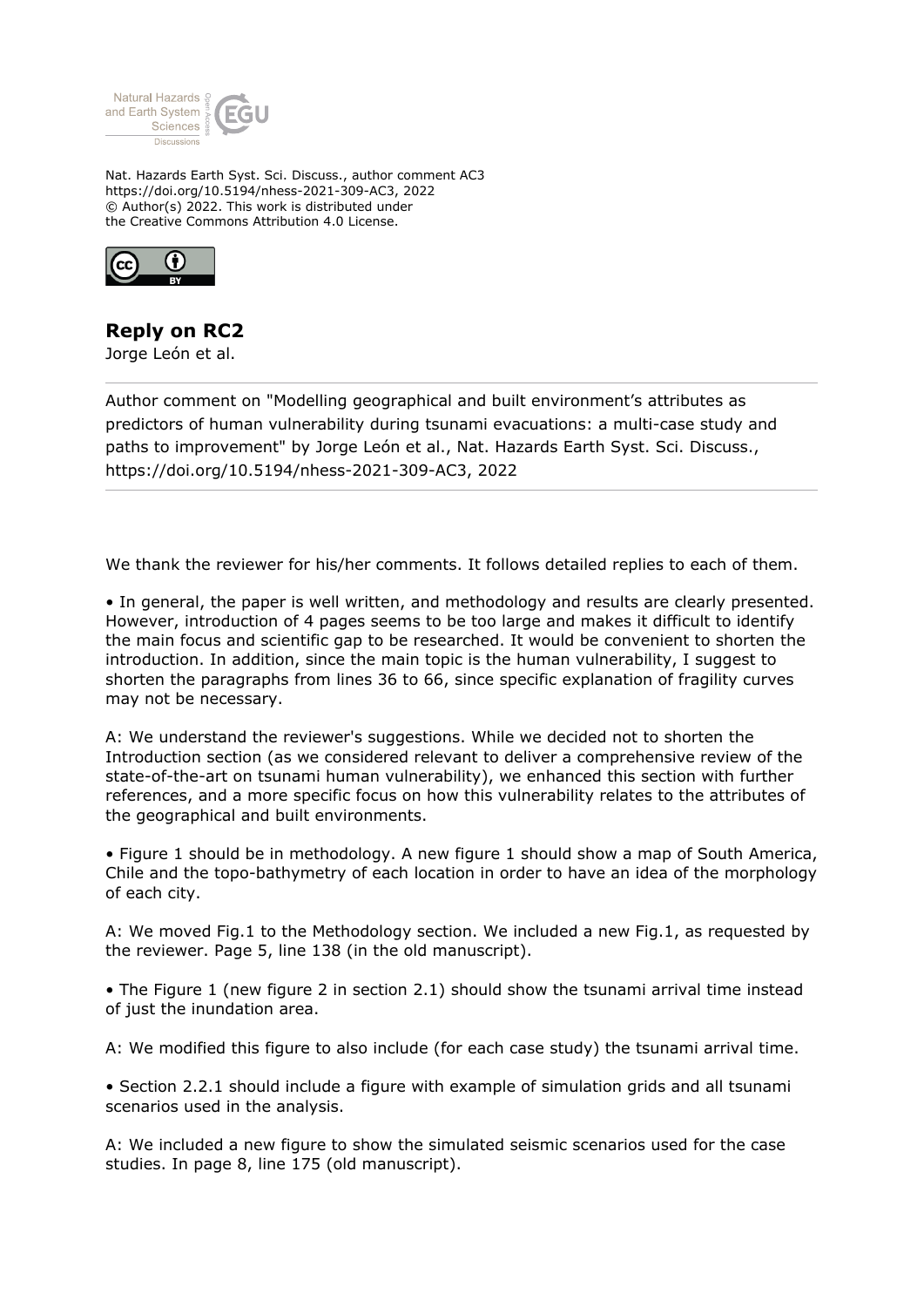• Even though the resolution of the tsunami simulation is 4m, it would not be necessary to use the same resolution for the agent-based simulations. Since the inundation was recorded every 10 min (line 174), this measure can give you a necessary resolution for agent-based simulations. In fact, several resolutions may be used and similar results should be obtained.

A: We understand the suggestion made by the reviewer. However, the modelling technique used the STOC software, which couples tsunami and evacuation models, therefore using the same grid with a unique resolution. This feature makes unfeasible to execute the agent-based model independently using a different grid size.

• Line 174 indicates that numerical model record the time series, however this results are not shown in the paper. The tsunami wave forms are also important to analyze the tsunami arrival time and whether you captured the maximum inundation. Please add a figure to show those time series.

A: We included a new figure showing the tsunami time series, for each case study. Page 8, line 177 (old manuscript).

• Line 172. Please clarify why only 45 min of elapsed time was used. It is well known that Talcahuano has some resonant effect and maximum tsunami inundation take place after several hours. In addition, it has been observed that the second or third wave are usually the largest one.

A: We understand the suggestion made by the reviewer. Indeed, local effects may lead to several hours of sea level anomalies. Nevertheless, preliminary modelling tests showed that evacuations in every case study would not take more than 36 minutes to complete. Therefore, we set up a 45-minute threshold to conservatively encompass the total evacuation process, regardless of longer tsunami effects. We included further explanation of this in the manuscript. Page 8, line 173 (old manuscript).

• Line 322. Only 0.74% of cells in Talcahuano show to have elevated dead ratio. It is not unexpected since the inundation given in figure 1 is not that large. What would be the result if you analyze the maximum tsunami inundation instead of just 45 min?

A: As we pointed out above, our methodology uses a coupled tsunami-evacuation model where both phenomena develop along the same timeline. Therefore, if the maximum tsunami occurs after the evacuation was complete (in the case of Talcahuano, roughly 27 minutes after the tsunamigenic earthquake), no extra casualties will occur. Of course, this might change if we change the model's assumptions, such as the evacuation departure rate.

• Line 340. I understand that from an evacuation point of view you are interested in the first tsunami front. This may explain why you used only 45 min. However, in 45 min, some areas may have 2 or 3 tsunami waves, while Talcahuano would have only one. It would be necessary to use the same criterion for all locations.

A: Please see our answers above.

• Lines 346. It is observed that average number of casualties would occur within 300 m from coastline. It would be interesting to analyse the effect of distant to trench, due to the fact that this variable affect tsunami propagation and subsequently the tsunami arrival time. Therefore, cities in northern Chile would experience larger number of tsunamicaused deaths than cities in central or southern Chile. Is that correct?

A: We understand the suggestion made by the reviewer. It is possible that other